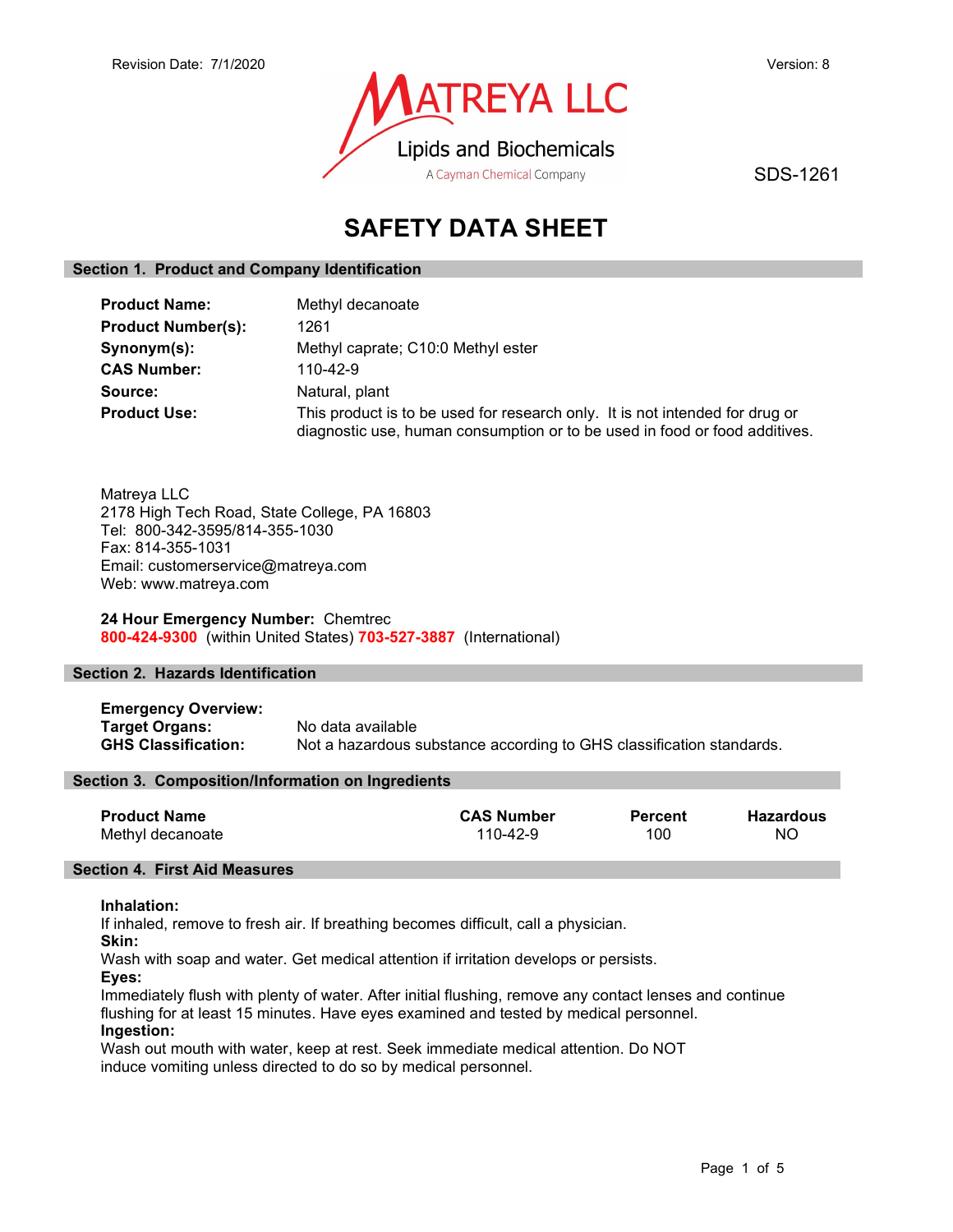#### Section 5. Fire Fighting Measures

Suitable extinguishing media: Use dry chemical, alcohol-resistant appropriate foam, carbon dioxide, or water spray. Specific hazards arising from the chemical: No data available Special protective actions for fire fighters: No data available Special protective equipment for fire fighters: Wear breathing apparatus and use water spray to keep fire-exposed containers cool.

#### Section 6. Accidental Release Measures

#### Personal precautions:

Wear appropriate personal protective equipment. After contact with skin, wash immediately with plenty of water.

#### Environmental precautions:

Do not let product enter drains.

#### Methods and Materials for containment and cleaning up:

Sweep up and keep in suitable, closed container for disposal.

#### Section 7. Handling and Storage

#### Precautions for safe handling:

Avoid contact with eyes, skin or clothing. Do not ingest. Use only with adequate ventilation. Keep sealed when not in use. Wear appropriate personal protective equipment.

#### Conditions for safe storage, including incompatibilities:

Recommended storage temperature: Room temperature. Keep container tightly closed in a dry and wellventilated place.

#### Section 8. Exposure Controls/Personal Protection

This product contains no substances with occupational exposure limit values.

#### Engineering Controls:

No specific ventilation required.

#### Personal Protective Equipment:

#### Respiratory protection:

Respiratory protection is not required. Where protection from nuisance levels of dusts are desired, use type N95 (US) or type P1 (EN 143) dust masks. Use respirators and components tested and approved under appropriate government standards such as NIOSH (US) or CEN (EU).

#### Hand protection:

For prolonged or repeated contact use protective gloves. Recommended: Nitrile rubber Eye protection:

Safety eyewear should be worn at all times to avoid exposure to liquid splashes, mists, or dusts. Recommended: Safety glasses with side shields or goggles.

#### Skin protection:

Protective clothing should be selected specifically for the working place, depending on concentration and quantity of the hazardous substances handled. Recommended: Lab coat

#### Section 9. Physical and Chemical Properties

| Appearance:                              | Liauid            |
|------------------------------------------|-------------------|
| Odor:                                    | No data available |
| Odor threshold:                          | No data available |
| :bH                                      | No data available |
| <b>Melting/Freezing point:</b>           | No data available |
| Initial boiling point and boiling range: | No data available |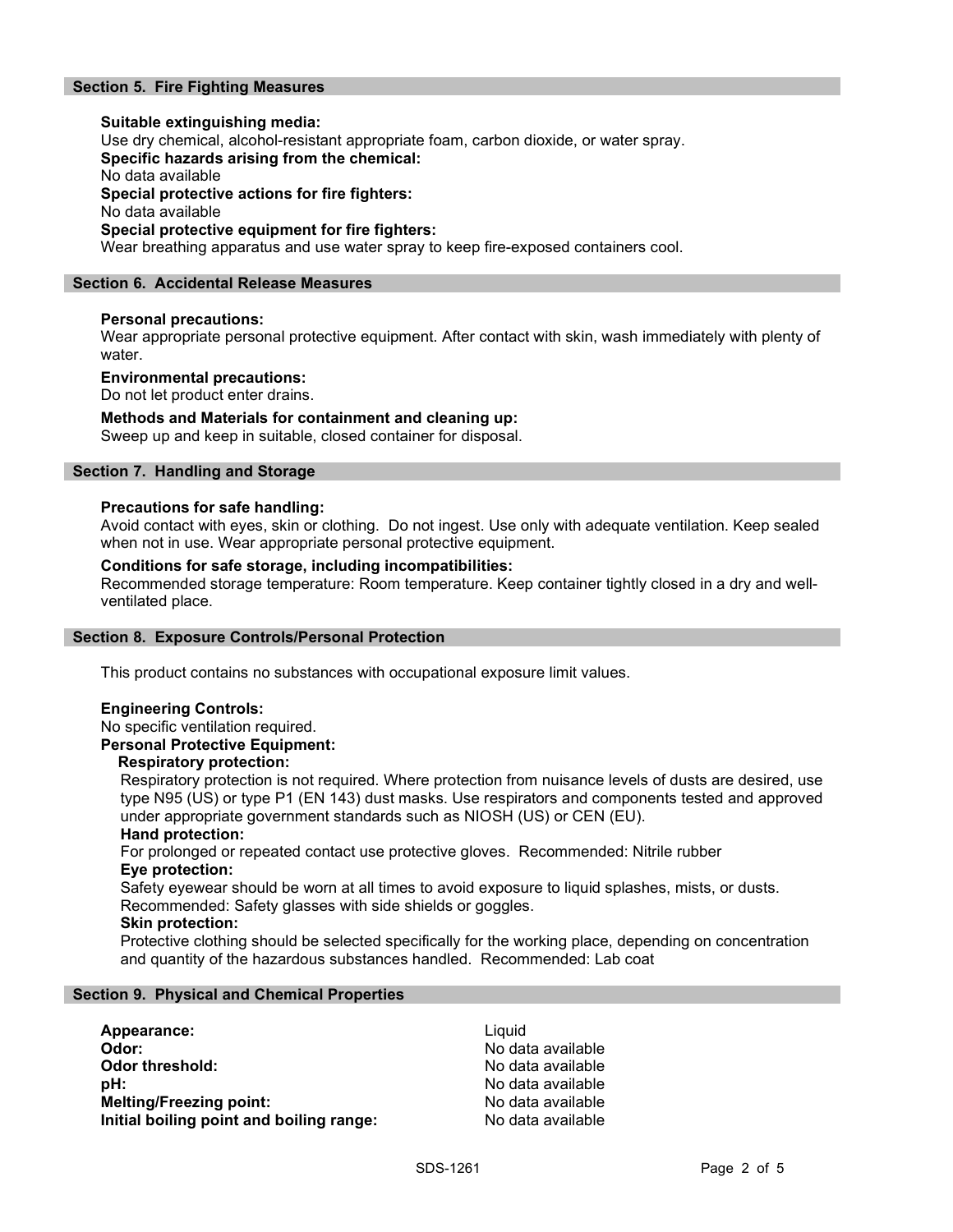Flash point:<br>
Evaporation rate: No data available<br>
No data available Evaporation rate:<br>
Flammability (solid. gas): No data available Flammability (solid, gas): Upper/Lower flammability or explosive limit: No data available Vapor pressure: No data available **Vapor density:** No data available in the set of the set of the No data available Relative density: No data available Solubility (ies): Chloroform, hexane Partition coefficient (n-octanol/water): No data available Auto-ignition temperature: No data available Decomposition temperature: **Viscosity:** No data available and the set of the set of the set of the set of the set of the set of the set of the set of the set of the set of the set of the set of the set of the set of the set of the set of the set of Molecular formula:  $C_{11}H_{22}O_2$ <br>Molecular weight:  $186$ Molecular weight:

### Section 10. Stability and Reactivity

#### Reactivity:

Stable under recommended storage conditions.

Chemical stability: Stable under recommended storage conditions.

Possibility of hazardous reaction: No data available

Conditions to avoid: No data available

Incompatible materials: No data available

Hazardous decomposition products: No data available

#### Section 11. Toxicological Information

#### Acute toxicity:

No data available Skin corrosion / irritation:

No data available

Serious eye damage / irritation:

No data available Respiratory or skin sensitization: No data available

# Germ cell mutagenicity:

No data available

## Carcinogenicity:

No component of this product present at levels greater than or equal to 0.1% is identified as a carcinogen or potential carcinogen by IARC, ACGIH, NTP or OSHA.

Reproductive toxicity: No data available

Specific target organ toxicity - single exposure: No data available

#### Specific target organ toxicity - repeated exposure: No data available

Aspiration hazard: No data available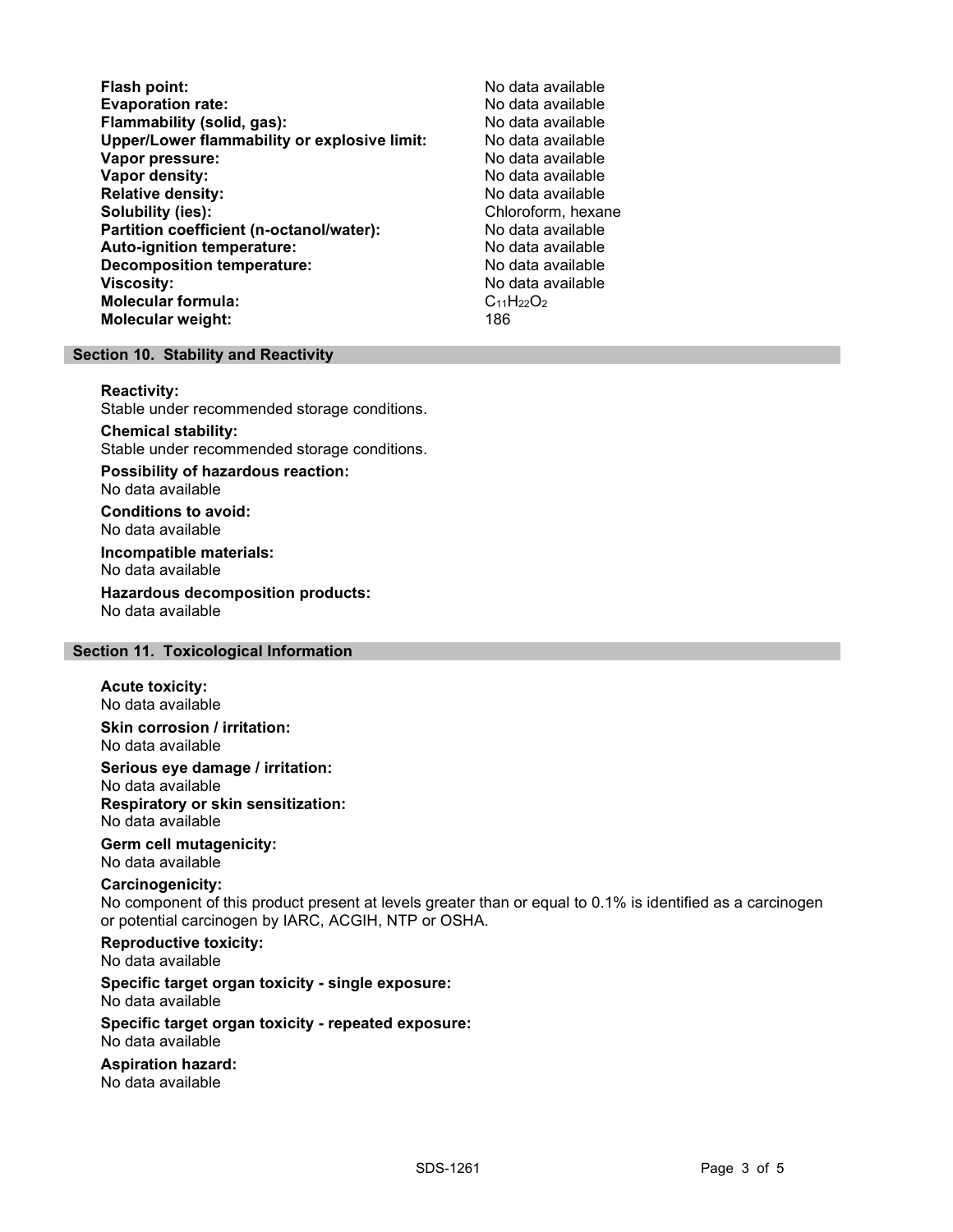#### Section 12. Ecological Information

#### Toxicity:

No ecological data available for this product. Persistence and degradability: No data available

Bioaccumulative potential: No data available

Bioaccumulation: No data available

Mobility in soil: No data available

Other adverse effects: No data available

#### Section 13. Disposal Consideration

#### Disposal methods:

Observe all federal, state and local environmental regulations.

| Section 14. Transportation Information              |                     |
|-----------------------------------------------------|---------------------|
| DOT (US)<br><b>UN Number:</b>                       | Not dangerous goods |
| <b>Land Transport ADR/RID</b><br><b>UN Number:</b>  | Not dangerous goods |
| <b>Maritime Transport IMDG</b><br><b>UN Number:</b> | Not dangerous goods |
| <b>Air Transport ICAO/IATA</b><br><b>UN Number:</b> | Not dangerous goods |
| Continued E. Domitator Lufomation                   |                     |

#### Section 15. Regulatory Information

Product Name<br>
example the CAS Number<br>  $\frac{110-42-9}{110-42-9}$ Methyl decanoate

#### SARA 302 Components:

No chemicals in this material are subject to the reporting requirements of SARA Title III, Section 302.

#### SARA 313 Components:

This material does not contain any chemical components with known CAS numbers that exceed the threshold (De Minimis) reporting levels established by SARA Title III, Section 313.

### SARA 311/312 Hazards:

No 311/312 SARA Hazards

#### California Prop. 65 Components:

This product does not contain any chemicals known to State of California to cause cancer, birth, or any other reproductive defects.

#### DSL/NDSL status:

This product contains the following components that are on the Canadian DSL list.

| Component        | <b>CAS Number</b> |  |
|------------------|-------------------|--|
| Methyl decanoate | 110-42-9          |  |

# **TSCA**

This product contains the following components that are listed on the TSCA inventory.

| Component        | <b>CAS Number</b> |  |
|------------------|-------------------|--|
| Methyl decanoate | 110-42-9          |  |